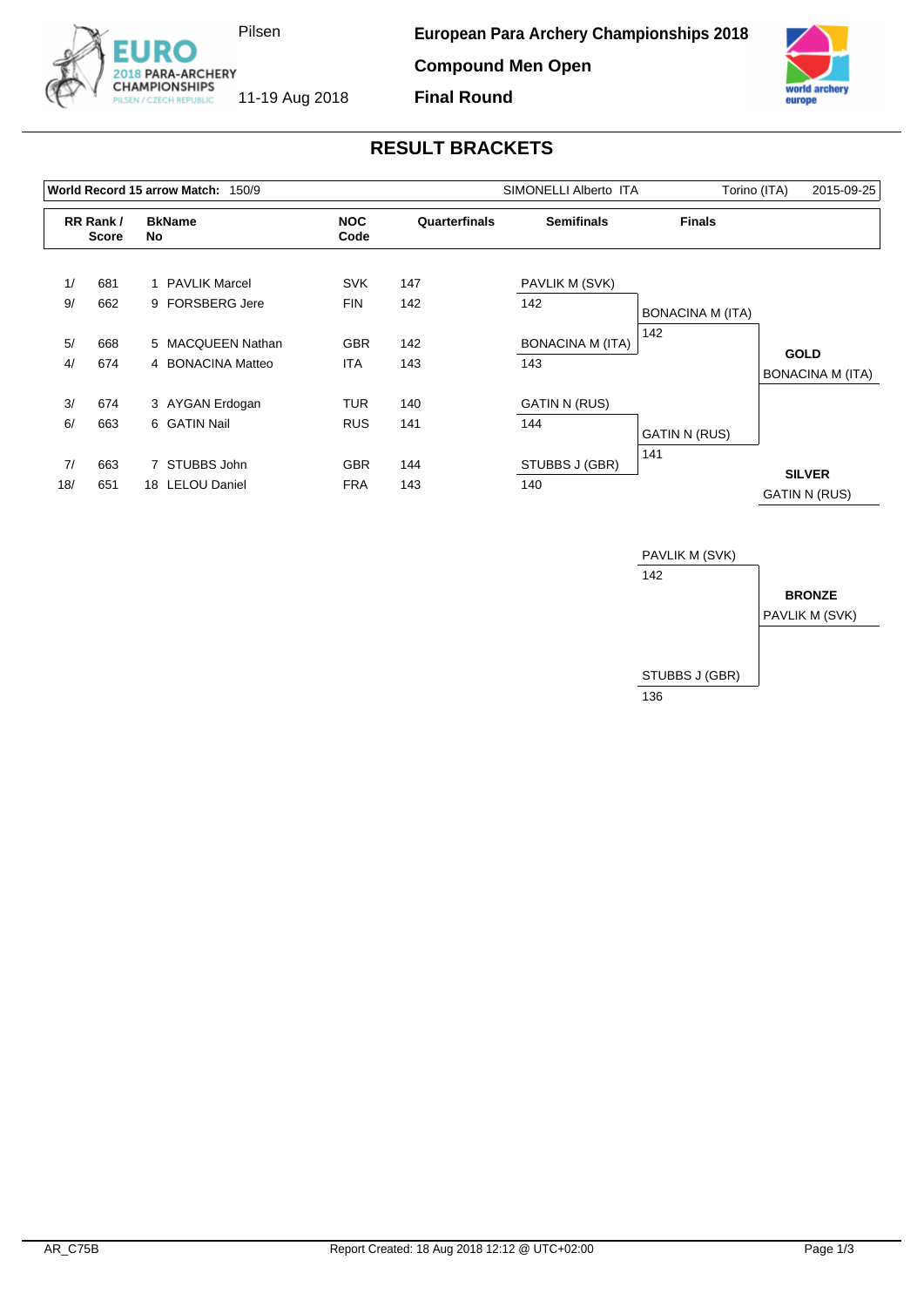

**Compound Men Open**

**Elimination Round**



## **RESULT BRACKETS**

|     | World Record 15 arrow Match: 150/9 |    |                                                     |                    |                       | SIMONELLI Alberto ITA                  | Torino (ITA)<br>2015-09-25 |                         |
|-----|------------------------------------|----|-----------------------------------------------------|--------------------|-----------------------|----------------------------------------|----------------------------|-------------------------|
|     | RR Rank/<br><b>Score</b>           | No | <b>BkName</b>                                       | <b>NOC</b><br>Code | 1/24<br>Elimin. Round | 1/16<br>Elimin. Round                  | 1/8<br>Elimin. Round       | Quarterfinals           |
| 1/  | 681                                |    | 1 PAVLIK Marcel<br>pre-seeded in 1/16th             | <b>SVK</b>         |                       | PAVLIK M (SVK)<br>146                  | PAVLIK M (SVK)             |                         |
| 33/ | 579                                |    | 33 FRIDRICH Daniel                                  | CZE                | 119                   | ZIEGLER F (AUT)                        | 145                        |                         |
| 32/ | 614                                |    | 32 ZIEGLER Friedrich                                | <b>AUT</b>         | 122                   | 136                                    |                            | PAVLIK M (SVK)          |
| 17/ | 652                                |    | 17 FILIP Ghiorghi<br>-Bye-                          | ROU                |                       | FILIP G (ROU)<br>138 T.9*              | FILIP G (ROU)              | 147                     |
| 16/ | 652                                |    | -Bye-<br>16 DZIADYK Ivan                            | <b>UKR</b>         |                       | DZIADYK I (UKR)<br>138 T.9             | 140                        |                         |
| 9/  | 662                                |    | 9 FORSBERG Jere<br>-Bye-                            | <b>FIN</b>         |                       | FORSBERG J (FIN)<br>146                | FORSBERG J (FIN)           |                         |
| 24/ | 640                                |    | -Bye-<br>24 RAMAZANOV Ruslan                        | <b>RUS</b>         |                       | RAMAZANOV R (RUS)<br>139               | 142                        | FORSBERG J (FIN)        |
| 25/ | 639                                |    | 25 KINIK Peter<br>-Bye-                             | <b>SVK</b>         |                       | KINIK P (SVK)<br>137                   | CANCELLI G (ITA)           | 142                     |
| 8/  | 662                                |    | pre-seeded in 1/16th<br>8 CANCELLI Giampaolo        | <b>ITA</b>         |                       | CANCELLI G (ITA)<br>144                | 141                        |                         |
| 5/  | 668                                |    | 5 MACQUEEN Nathan<br>pre-seeded in 1/16th           | GBR                |                       | MACQUEEN N (GBR)<br>142                | MACQUEEN N (GBR)           |                         |
| 28/ | 637                                |    | -Bye-<br>28 IMBODEN Martin                          | SUI                |                       | <b>IMBODEN M (SUI)</b><br>140          | 146                        | MACQUEEN N (GBR)        |
| 21/ | 647                                |    | 21 JOUSSAUME Thierry<br>-Bye-                       | <b>FRA</b>         |                       | <b>JOUSSAUME T (FRA)</b><br>143        | JOUSSAUME T (FRA)          | 142                     |
| 12/ | 657                                |    | -Bye-<br>12 PEGULESCU Augustin                      | <b>ROU</b>         |                       | PEGULESCU A (ROU)<br>140               | 139                        |                         |
| 13/ | 656                                |    | 13 BARTOS Leos<br>-Bye-                             | CZE                |                       | <b>BARTOS L (CZE)</b><br>139 T.10      | BARTOS L (CZE)             |                         |
| 20/ | 648                                |    | -Bye-<br>20 RODRIGUEZ GONZALEZ Guillermo Javier ESP |                    |                       | RODRIGUEZ GONZALEZ GJ (ESP)<br>139 T.9 | 142                        | <b>BONACINA M (ITA)</b> |
| 29/ | 629                                |    | 29 CLAESSON Pierre<br>-Bye-                         | SWE                |                       | CLAESSON P (SWE)<br>140                | <b>BONACINA M (ITA)</b>    | 143                     |
| 4/  | 674                                |    | pre-seeded in 1/16th<br>4 BONACINA Matteo           | ITA                |                       | <b>BONACINA M (ITA)</b><br>144         | 145                        |                         |